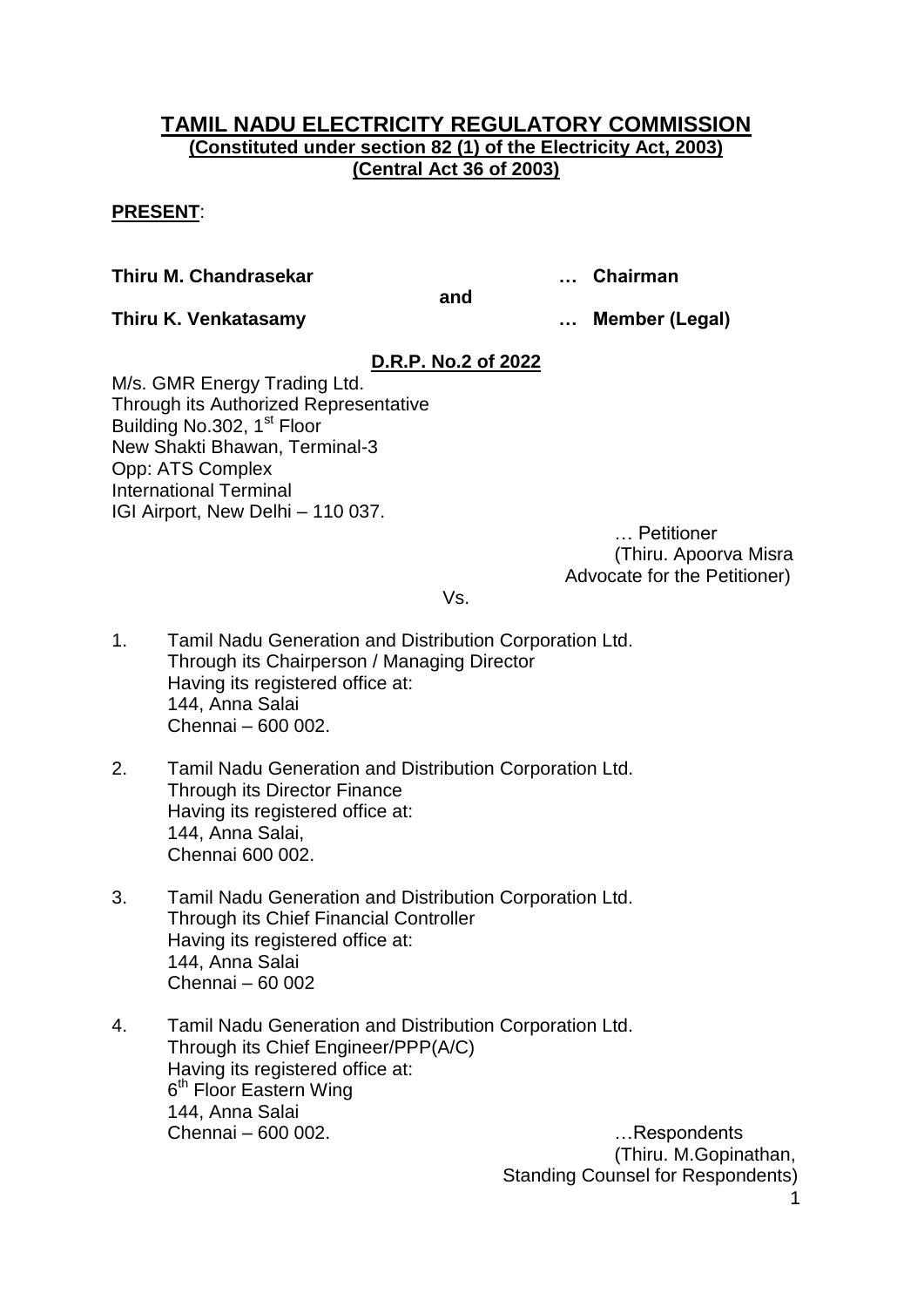## **Dates of hearing : 19-01-2022; 08-02-2022; 15-02-2022; and 22-02-2022**

#### **Date of Order : 15-03-2022**

 The DRP No. 2 of 2022 came up for final hearing on 22-02-2022. The Commission upon perusing the affidavit filed by the petitionerand all other connected records and after hearing both the parties passes the following:-

#### **ORDER**

#### **1. Prayer of the Petitioner in D.R.P.No.2 of 2022:-**

The prayer of the petitioner in D.R.P. No.2 of 2022 is todirect TANGEDCO to pay the outstanding LPS amount payable to petitioner of Rs.3,12,19,097/- (Rupees Three Crore Twelve Lakh Nineteen Thousand and Ninety Seven only) for the delay in payment of Monthly Bills / Invoices raised by the petitioner and to direct TANGEDCO to pay Late Payment Surcharge pendent lite till actual payment of bills and Late Payment Surcharge

#### **2. Facts of the Case:-**

This petition has been filed under section 86 (1) (b) of the Electricity Act, 2003 readwith Clause 8 of Letter of Award (LoA) dated January,  $10^{th}$  2020, issued by Tamil Nadu Generation and Distribution Corporation Ltd. (TANGEDCO), seeking payment of late payment surcharge towards the delayed payment paid by TANGEDCO in terms of Clause 8 of the respective LoA.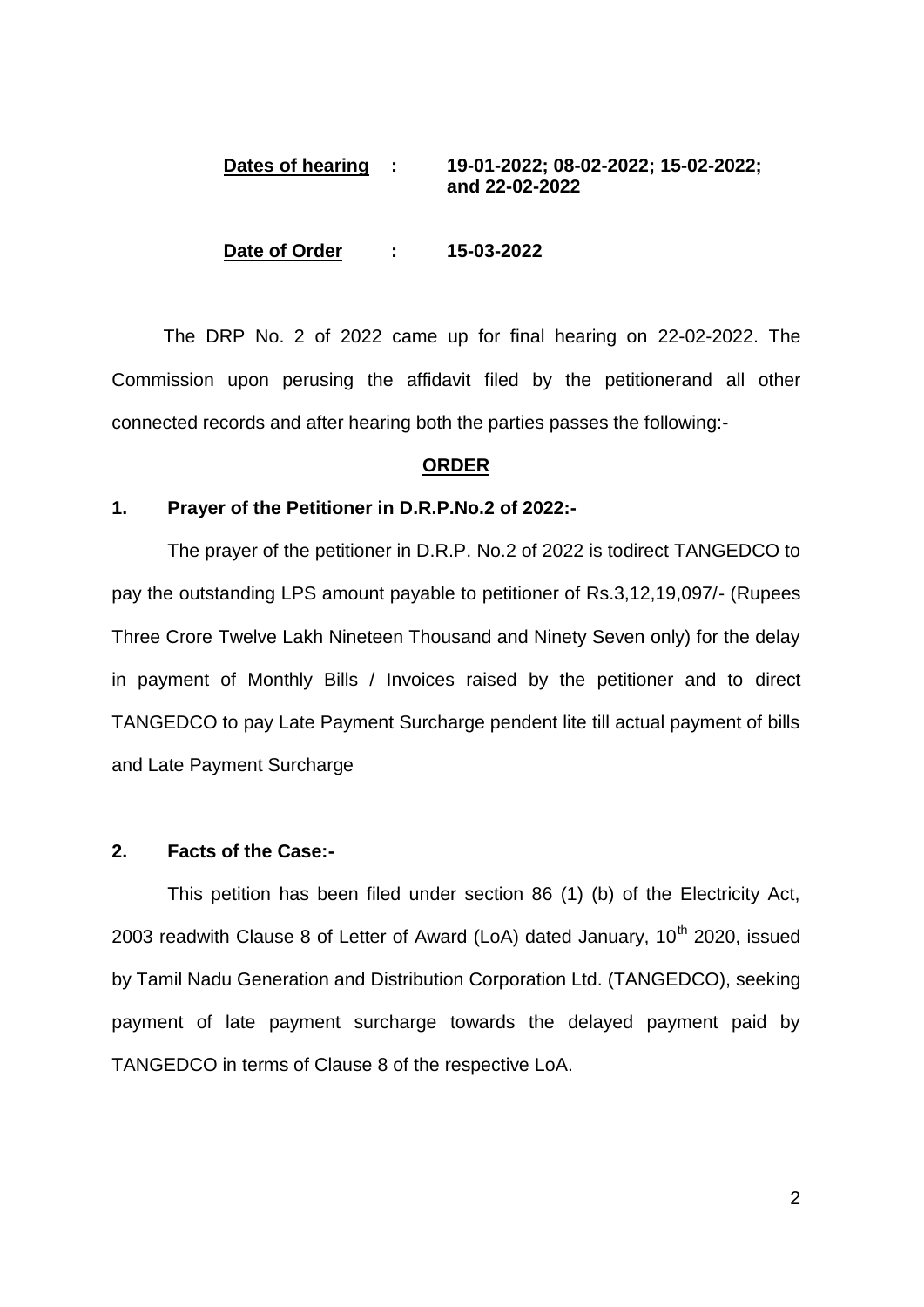#### **3. Contentions of the Petitioner:-**

3.1. The captioned Petition is being filed by M/s. GMR Energy Trading Limited (hereinafter referred to as the "Petitioner"/ "GETL") under Section 86 (1) (b) and (f) of the Electricity Act, 2003 (hereinafter referred to as the 'Act') read with Clause 8 of Letter of Award ("LoA") dated January 10, 2020 issued by TANGEDCO (hereinafter referred to as the Respondent") seeking payment of INR 3,12,19,097/- (Indian Rupees Three Crore Twelve Lakh Nineteen Thousand and Ninety Seven only) as late payment surcharge (hereinafter referred to as the "LPS") in terms of Clause 8 of the LoA so issued by TANGEDCO on account of delay in payment of Monthly Bill and Surcharge Bills raised by the Petitioner on TANGEDCO.

3.2. The Petitioner, i.e., GETL, is a company incorporated under the Companies Act, 2013 and is a Category-F (now Category-I) interstate Trading licensee pursuant to a license granted by the Learned Central Electricity Regulatory Commission (hereinafter referred to as the "Ld, CERC") in terms of Section 2(26) of the Act.

3.3. The Respondent i.e., TANGEDCO is a company incorporated under the Companies Act, 1956 and is a distribution licensee within the meaning of Section 2(17) of the Act.

3.4. On November 29, 2019, TANGEDCO issued Request for Proposal being Reference No. TANGEDCO/SHORT/PP-11/2019 (hereinafter referred to as "RfP") 300 MW to 500 MW RTC power for the period commencing from February 15, 2020, to May 21,2020, on short term basis in accordance with revised guidelines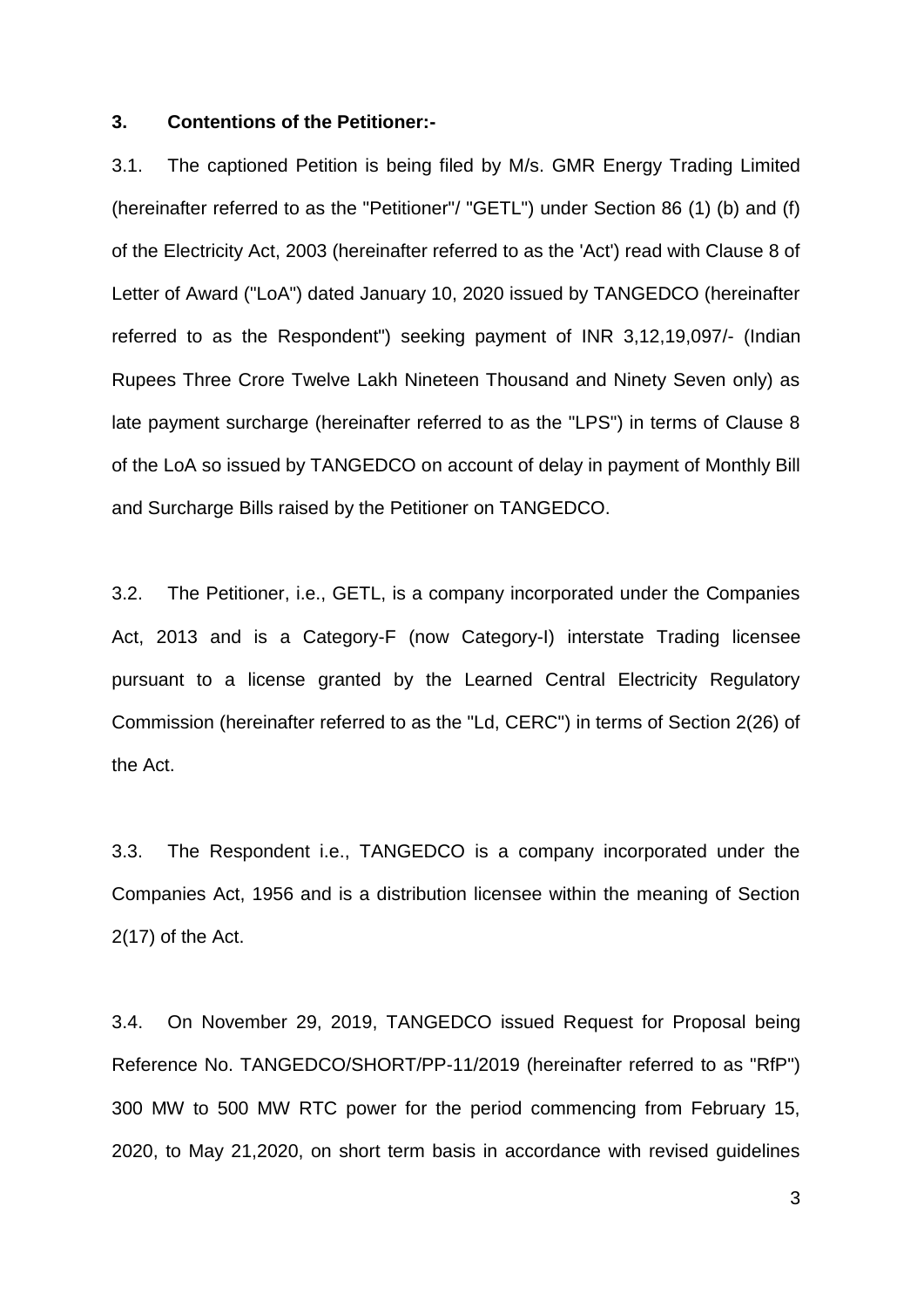for short term procurement of power notified by the Ministry of Power vide resolution dated March 30, 2016 through e-Bidding portal (DEEP). Clause 1 of the RfP enables trading licensee having a valid trading license issued by CERC as defined in Electricity Act, 2003 ("Act") to participate in the bidding process.

3.5. Further, clause 20 (c) (iii) of the above-said RfP explicitly provides that the due date for payment of energy bills will be 30 days from the date of receipt (excluding the date of receipt) of bill in complete shape from the bidder. If the payment is made within 7 (seven) working days from the date of receipt of invoice TANGEDCO will avail 2% rebate on each monthly billed amount raised by the supplier or will avail 1% rebate on billed amount if the payment is made within the due date. If, 7th day or 30th day (Due date) happens to be a holiday for TANGEDCO / Banks, then payment will be made on the next working day for which TANGEDCO will avail the appropriate rebate. If payment is outstanding beyond the due date by TANGEDCO, then surcharge as applicable on daily basis at 15% per annum will be payable.

3.6. On December 31, 2019, Petitioner being a trading licensee participated in the aforestated bidding process and was qualified as successful bidder as per the terms & conditions stated in the RfP.

3.7. Thereafter, on January 10, 2020, TANGEDCO issued a Letter of Assurance ("LoA") dated January 10, 2020, in favor of GETL being Lr. No.CE/PPP/SE/PP /El/F.Tender-11-2019/LOA:73/2020 for the supply of 100 MW power only for the month of March 2020. For ease of reference, price schedule as prescribed under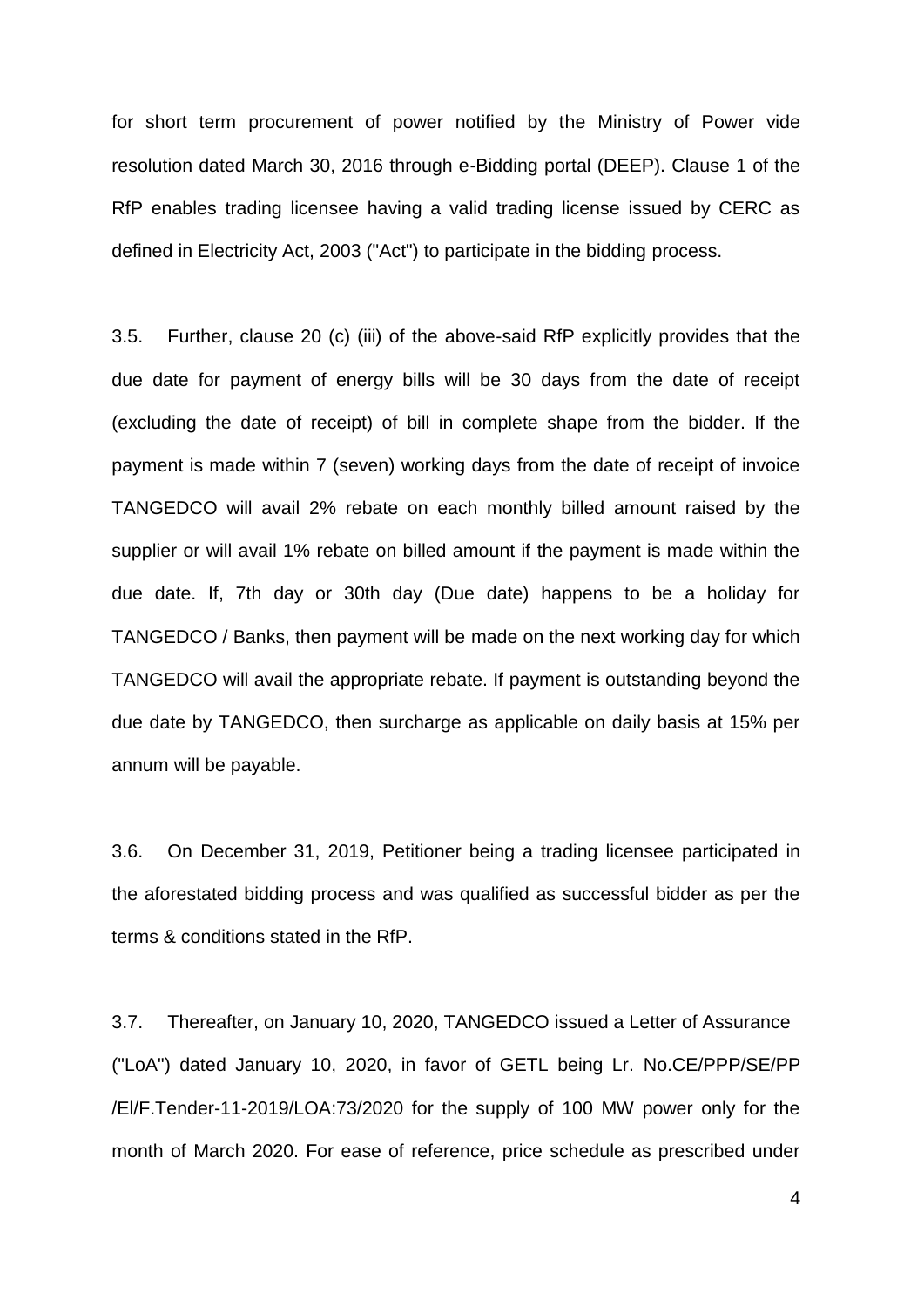the LoA is reproduced below:

| Price           | Source | Type of       | Contract | Rate in       | <b>Delivery</b> |
|-----------------|--------|---------------|----------|---------------|-----------------|
| Schedule:       |        | Power         | Period   | Rs.Per        | Point           |
| S.No.           |        |               |          | kwh           |                 |
| From 00:00 hrs. |        | To 24:00 hrs. |          | Quantum in MW |                 |

| 01 | Utility in | <b>RTC</b> | $01 - 03 -$ | $31 - 03 -$ | $100$   3.95 | <b>TANGEDCO</b> |
|----|------------|------------|-------------|-------------|--------------|-----------------|
|    | Northern   |            | 2020        | 2020        |              |                 |
|    | Region     |            |             |             |              | periphery       |
|    | (HPPC)     |            |             |             |              |                 |

3.8. Moreover, Clause 8 of the abovesaid LoA explicitly provides that the due date for payment of energy bills will be 30 days from the date of receipt (excluding the date of receipt) of bill in complete shape from the bidder. If the payment is made within 7 (seven) working days from the date of receipt of invoice TANGEDCO will avail 2% rebate on each monthly billed amount raised by the supplier or will avail 1% rebate on billed amount if the payment is made within the due date. If, 7th day or 30th day (Due date) happens to be a holiday for TANGEDCO / Banks, then payment will be made on the next working day for which TANGEDCO will avail the appropriate rebate. If payment is outstanding beyond the due date by TANGEDCO, then surcharge as applicable on daily basis at 15% per annum will be payable. For the kind convenience of the Commission, Clause 8 of the LoA is reproduced below:

## *"8. Payment Terms:*

*The invoices raised by interstate generators/Traders will be settled from TANGEDCO's Head Quarters. The due date for payment of monthly energy bills will be 30 days from the date ofreceipt (excluding the date ofreceipt) of bill in complete shape from the seller. If the payment is made within 7 (seven) working days from the date of receipt of invoice TANGEDCO will*  avail2% rebate on each monthly billed amount raised by the seller or will *avail 1% rebate on billed amount if the payment is made within the due date. If, 7th working day or 30th day (Due date) happens to be a holiday for TANGEDCO / Banks, then payment will be made on the next working day for which TANGEDCO will avail the appropriate rebate. If payment is outstanding beyond the due date by TANGEDCO, then surcharge as applicable on daily basis at 15% per annum will be payable."*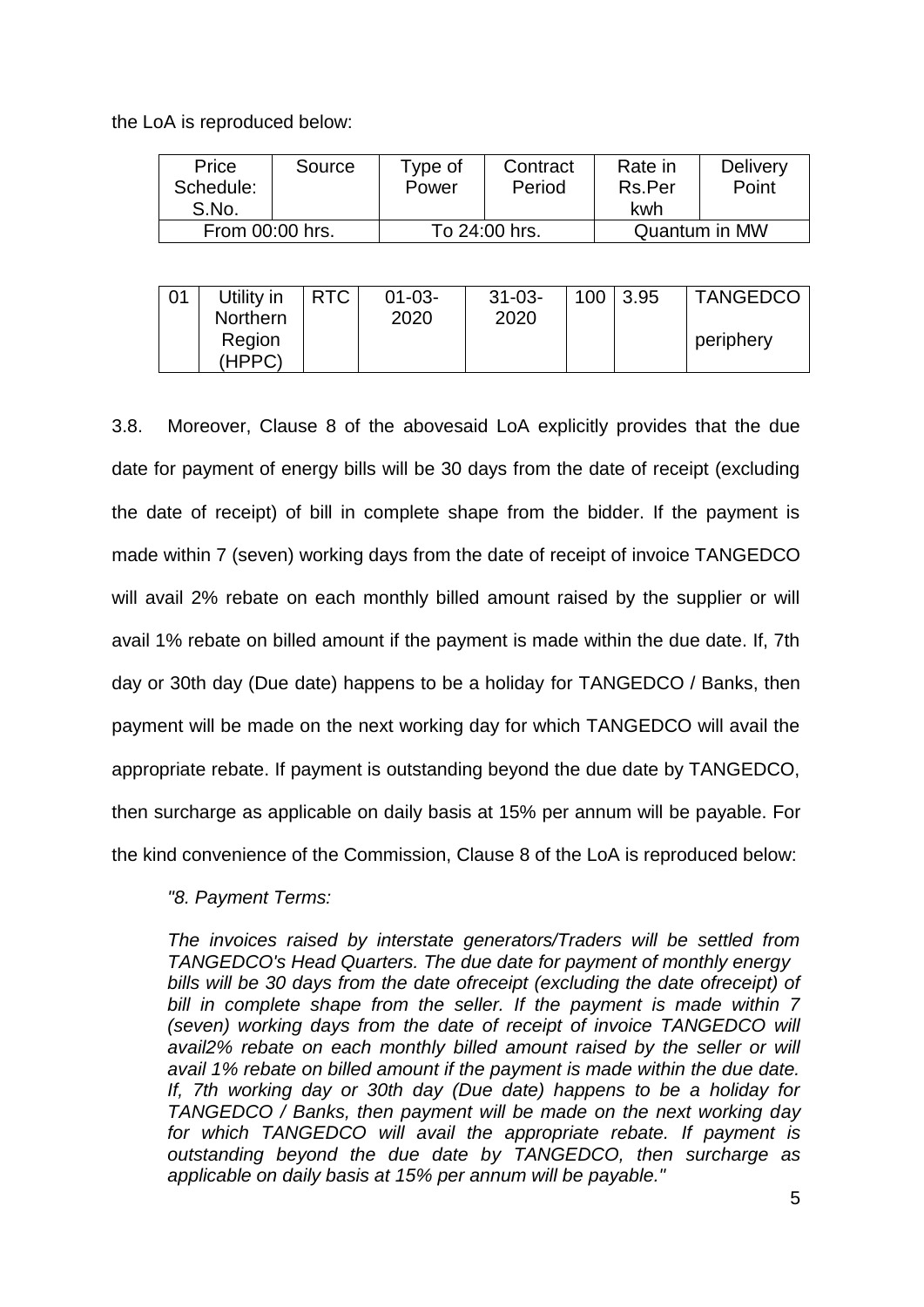3.9. Furthermore, Clause 16 of the aforementioned LoA provides that in case of dispute arises claiming any change in or regarding determination of tariff or any tariff related matters or which partly or wholly could result in change in, then in that case, such tariff dispute shall be adjudicated by the Commission. For the kind convenience of the Commission, the relevant excerpt of Clause 16 is reproduced herein below:

*"16. Resolution of Dispute:* 

*If any dispute or difference of any kind whatsoever (Dispute) shall arise between the Parties in connection with this LoA, the parties shall resolve them by resorting to the following in the order so mentioned:* 

- *a. Parties shall attempt to decide through mutual discussion.*
- *b. Wherein any dispute arises claiming any change in or regarding determination of tariff or any tariff related matters or which partly or wholly could result in change in, then in that case, such tariff dispute shall be adjudicated by the Tamil Nadu Electricity Regulatory Commission.*
- *c. Notwithstanding the existence of any dispute, whether referred to the regulatory commission or not, the Parties hereto shall continue to perform their respective obligations, under this Agreement throughout the Term of this Agreement."*

3.10. Accordingly, in view of the above, 73,376,640 Kwh power was supplied by the Petitioner at the agreed rate of Rs.3.95 per Kwh to TANGEDCO and on 04-04-2020, a monthly invoice ofRs.28,98,37,728 (Rupees Twenty-Eight Crore Ninety-Eight Lakh Thirty-Seven Thousand Seven Hundred and Twenty- Eight Only) was raised upon TANGEDCO (which was due and payable May 4, 2020) as per the LoA issued by TANGEDCO.

3.11. Thereafter, on May 12, 2020, against the power supplied in March 2020 by the Petitioner to TANGEDCO, a part payment of Rs.8,69,51,318/- (Rupees Eight Crore Sixty-Nine Lakh Fifty-One Thousand Three Hundred and Eighteen only) was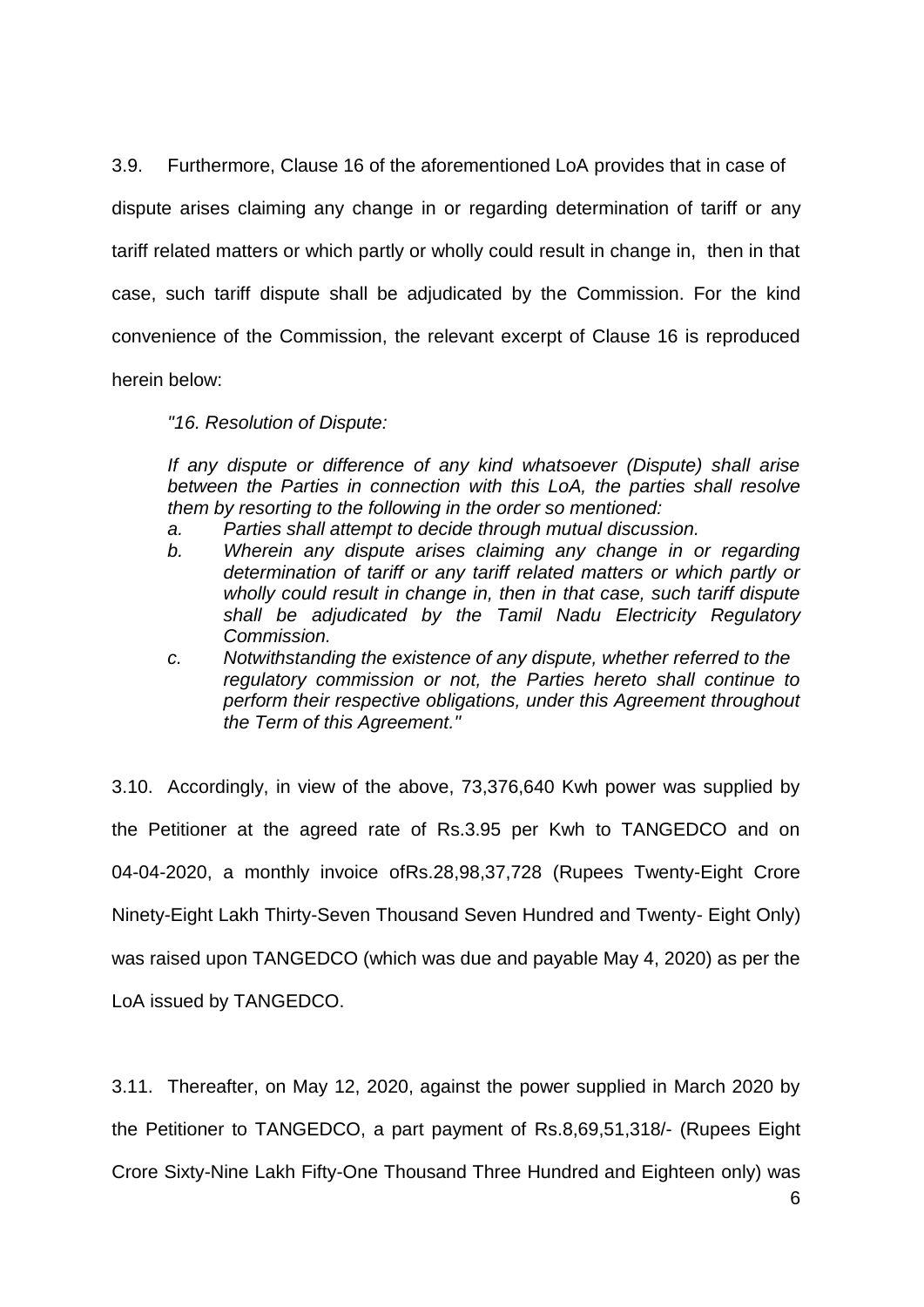received by the petitioner out of total bill amount of Rs.28,98,37,728 (Indian Rupees Twenty-Eight Crore Ninety-Eight Lakh Thirty-Seven Thousand Seven Hundred and Twenty-Eight Only).

3.12. On December 14, 2020, since the balance of Rs.20,28,86,410/- (Rupees Twenty Crore Twenty Eight Lakh Eighty Six Thousand Four Hundred and Ten Only) was long overdue from TANGEDCO for the power supplied by the Petitioner in the month of March 2020, Petitioner was constrained to issue a letter to TANGEDCO whereby Petitioner requested TANGEDCO to clear the outstanding the balance amount on utmost priority, in order to assist the Petitioner to mitigate the acute fund shortfall, failing which a surcharge of 15% per annum shall be applicable on TANGEDCO for each delay in payment from the due date in accordance with clause 8 of the LoA.

3.13. On December 18, 2020, an amount of Rs.10,14,43,205 (Indian Rupees Ten Crore Fourteen Lakh Forty-Three Thousand Two Hundred and Five Only) has been received by the Petitioner out of total bill amount of Rs.28,98,37,728 (Rupees Twenty-Eight Crore Ninety-Eight Lakh Thirty-Seven Thousand Seven Hundred and Twenty Eight Only).

3.14. Thereafter on September 30, 2021, an amount of Rs.10,14,43,205 (Rupees Ten Crore Fourteen Lakh Forty Three Thousand Two Hundred and Five Only) was received by the Petitioner from TANGEDCO, out of total bill amount of Rs.28,98,37,728 (Rupees Twenty-Eight Crore Ninety-Eight Lakh Thirty-Seven Thousand Seven Hundred and Twenty Eight Only) which was raised on April 04,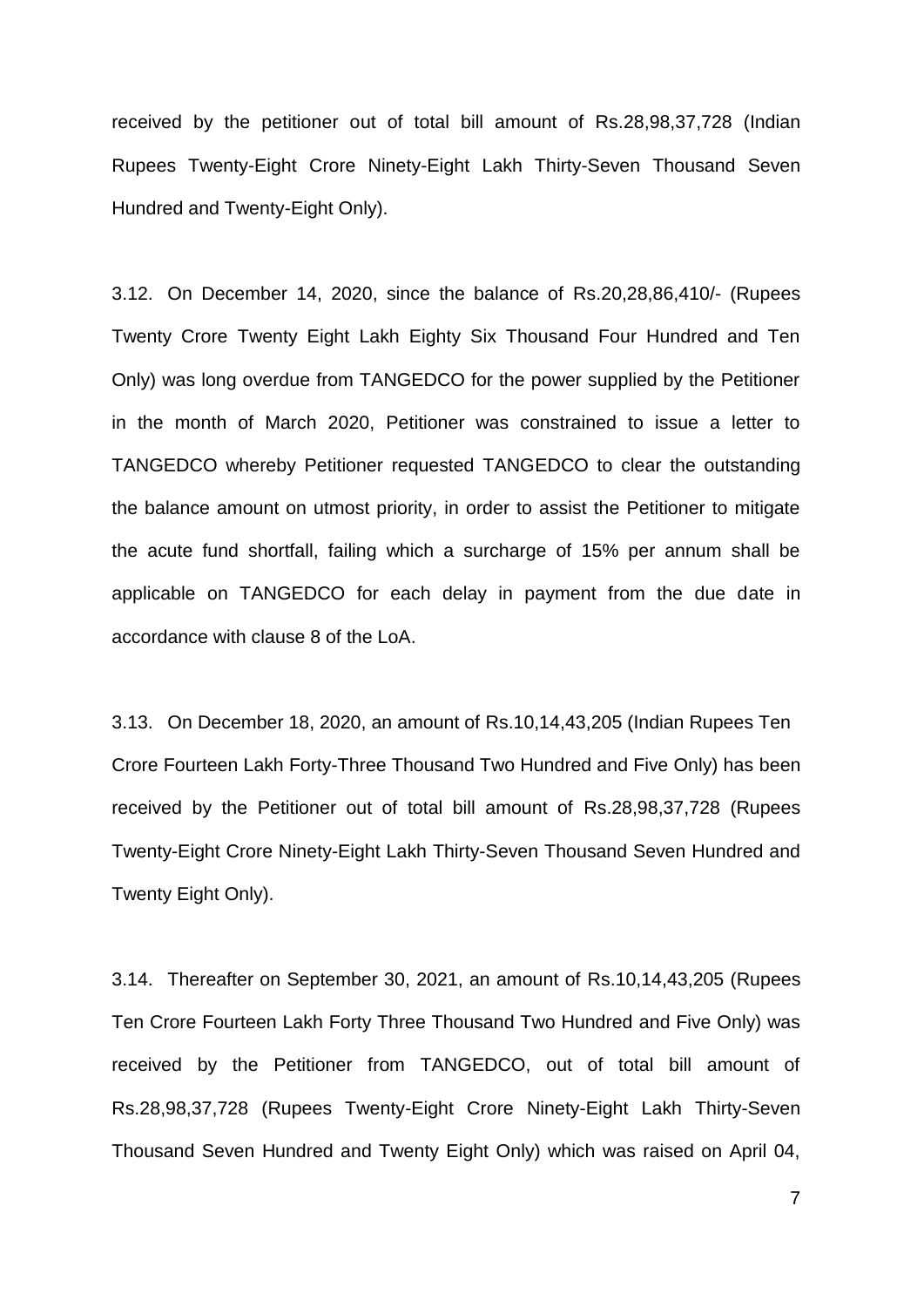2020.

3.15. TANGEDCO notwithstanding the clear and precise terms with regard to the payment incised in the LoA dated January 10, 2020, did not honour the invoices raised by the petitioner in timely manner. However, it is imperative to mention herein that despite repeated reminders by the Petitioner, TANGEDCO failed to honor the invoices as per the timelines prescribed under the LoA so executed.

3.16. Therefore, in view of the above, the Petitioner raised an invoice dated October 04, 2021, demanding Late Payment Surcharge (LPS) of Rs.3,12,19,097/- (Rupees Three Crore Twelve Lakh Nineteen Thousand and Ninety- Seven only) for the delay in payment of Monthly Bills/Invoices raised by the Petitioner. In furtherance to above, the Petitioner has been issuing periodic reminders (commencing from January 27, 2021, to November 29, 2021) for payment ofLPS to TANGEDCO.

3.17. However, till date, there has been no response from TANGEDCO against the demand letters/invoices raised from time to time by the Petitioner towards payment of LPS. Therefore, the Petitioner herein is constrained to file the instant Petition for its specific indulgence and necessary direction from the Commission, for redressal of the grievances of the Petitioner.

3.18. The LOA issued by TANGEDCO in itself an exhaustive and detailed document. The terms and condition incised in the LOA are unequivocally clear. Further, Clause 8 of the LOA specifically postulates that a surcharge of 15% per annum shall be payable on all payments outstanding for more than 30 days after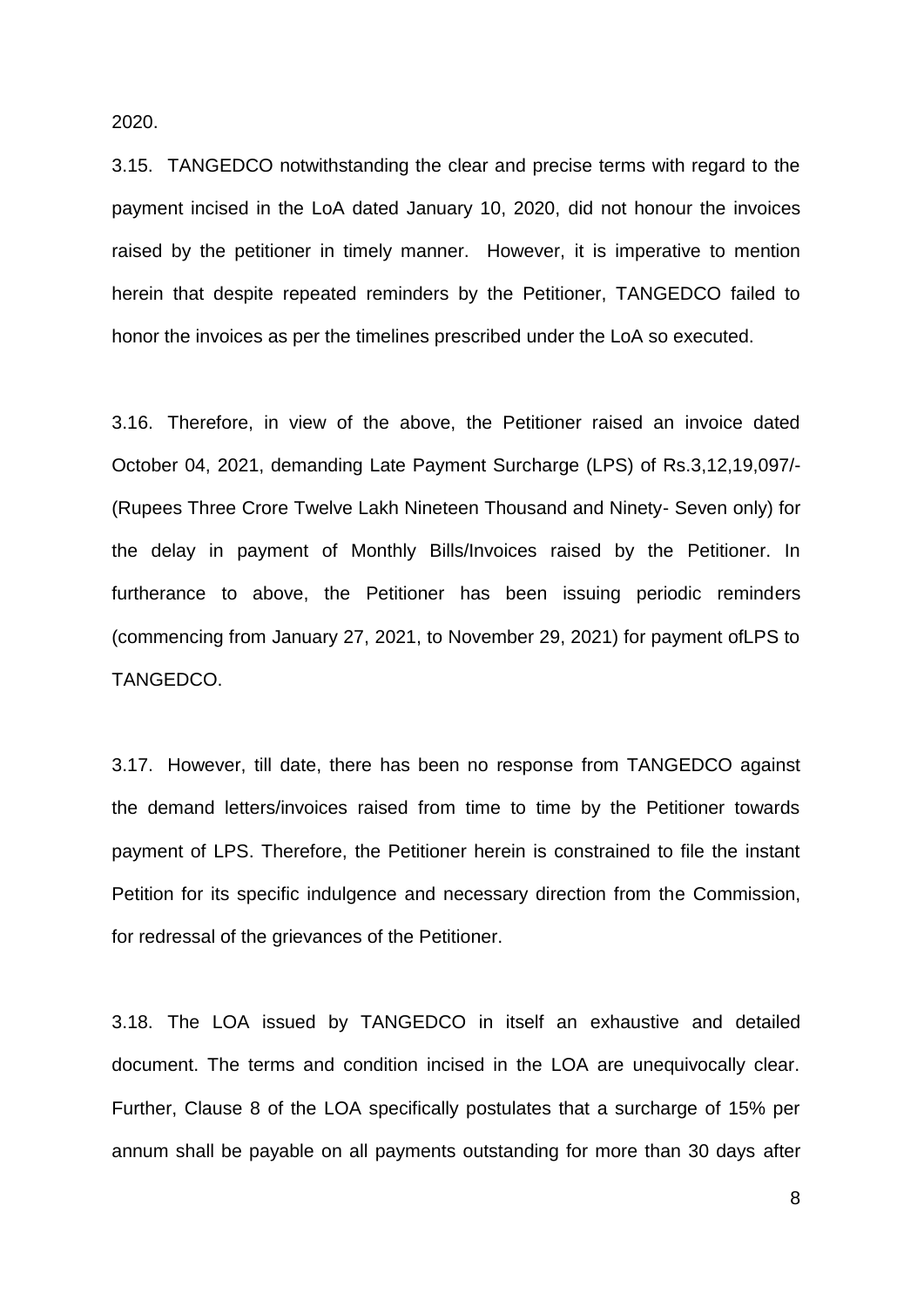the due date. Therefore, the payment of LPS is an agreed term, and the same cannot be deferred by TANGEDCO.

3.19. TANGEDCO has neither challenged nor disputed the Monthly or Supplementary Bills raised by the Petitioner. Accordingly, the said bills have become conclusive and are binding on TANGEDCO.

3.20. The Petitioner vide its letters dated 04.04.2020, 12.05.2020,14.12.2020,18.12.2020,03.09.2021 and other letters and emails, repeatedly requested TANGEDCO to timely honor the invoices towards the payment of Bills including but not limited Late Payment Surcharge. Despite of the same, TANGEDCO has failed to pay the charges in timely manner and in some instances the delay was of more than 514 days.

3.21. The conduct of the TANGEDCO is inconceivable as the same is against the very fundamental principles of law of contract. The conduct of party to a contract has to be in accordance with the terms of the contract. However, in utter dismay to the terms of the agreement/ LOA, TANGEDCO is not paying the LPS, which has to be remitted to the Petitioner, since the payment was not released in the time specified in the LOA.

3.22. Therefore, in view of the above, it is amply clear, TANGEDCO is liable to pay the LPS to the Petitioner.

3.23. Clause 8 of the LoA provides for payment of Monthly Bills by the Due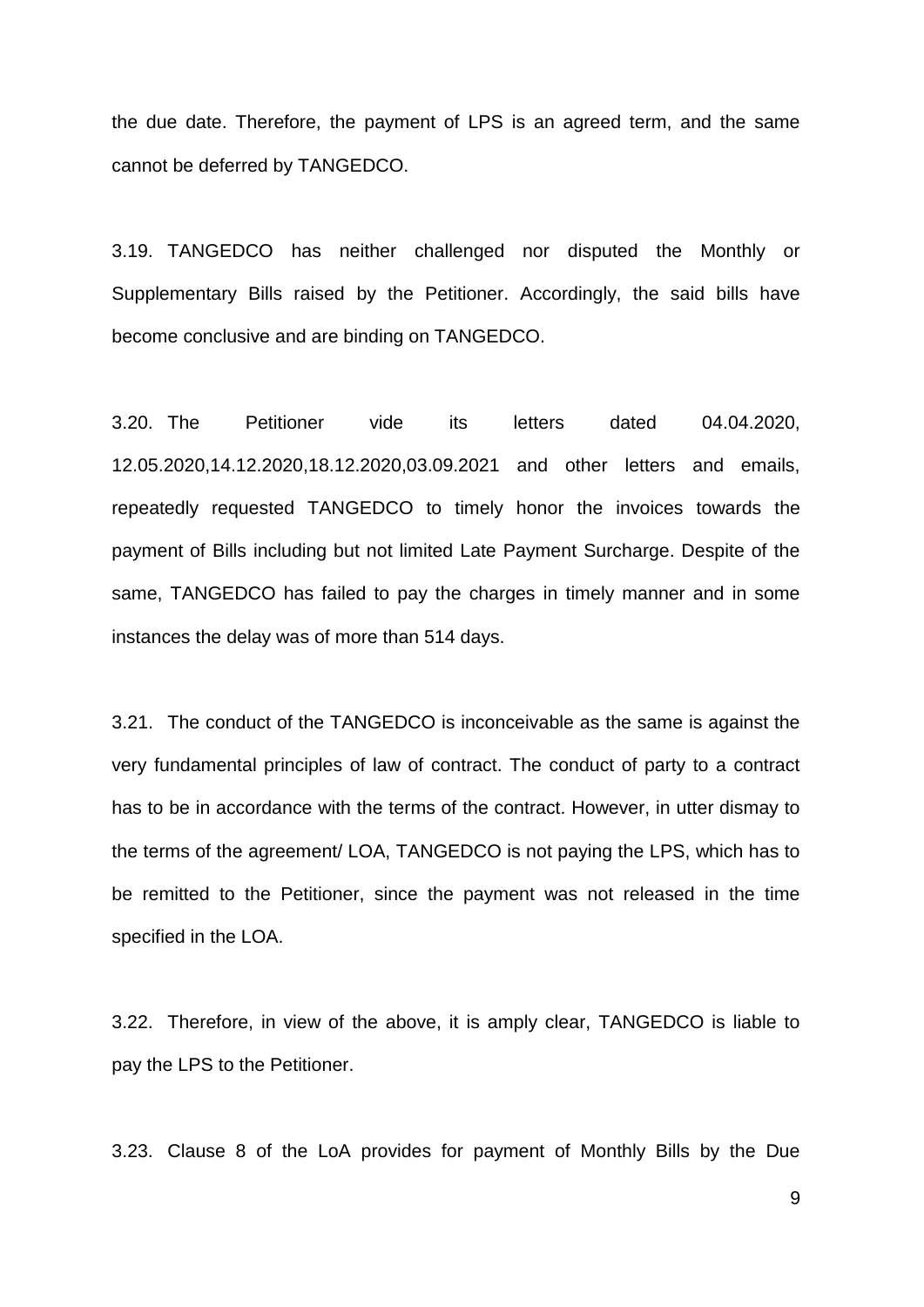Date.Clause 8 of the said LoA explicitly provides that in the event of delay in payment of a Monthly Bill by TANGEDCO beyond its Due Date, a Surcharge @ 15% shall be payable by it.

3.24. The Hon'ble Central Electricity Regulatory Commission in its order dated 08-

01-2020 passed in Petition No.22/MP/2019 titled D.B.Power Ltd. vs. TANGEDCO

Ltd. ("DB Power Order") dealt with a similar issue and held as follows:-

*"10. In view of the above discussion it is evident that Respondent is under 'default of payment' towards Late Payment Surcharge in terms of the PPA. The extract of Article 8.8 of the PPA in regard to payment of Supplementary bills is as under: - [...]*

*11. Accordingly, Respondent is directed to pay the remaining amount under Late Payment Surcharge claimed by the Petitioner within three months from the date of issue of this order, after reconciliation of bills with the Petitioner. However, with regard to Petitioner's prayer for directing the Respondent to pay the Late Payment Surcharge along with interest @18%, it is held that interest on non-paid Late Payment Surcharge is covered by the provisions of PPA as quoted above which takes care of compounding on monthly basis at the rate of SBI-PLR as quoted in PPA. Further, on repeated default of payment by the Respondent, Petitioner has the option to regulate the power of the Respondent in terms ofCERC (Regulation of Power Supply) Regulations, 2010."* 

Accordingly, in view of the above, TANGEDCO ought to be directed to pay

outstanding LPS amount payable to the Petitioner under clause 8 of the LoA.

3.25. Further the Hon'ble Tribunal in Appeal No. 56/2020 in DB Power Limited vs

CERC and Ors.takingserious note of the non-payment of LPS by TANGEDCO,

summoned the concerned official of TANGEDCO for an explanation on the

payments defaults byTANGEDCO. Dismissing the reason offinancial difficulty, the

Hon'ble Tribunal vide its Order dated 08.06.2020 passed the following directions for

payment of LPS:-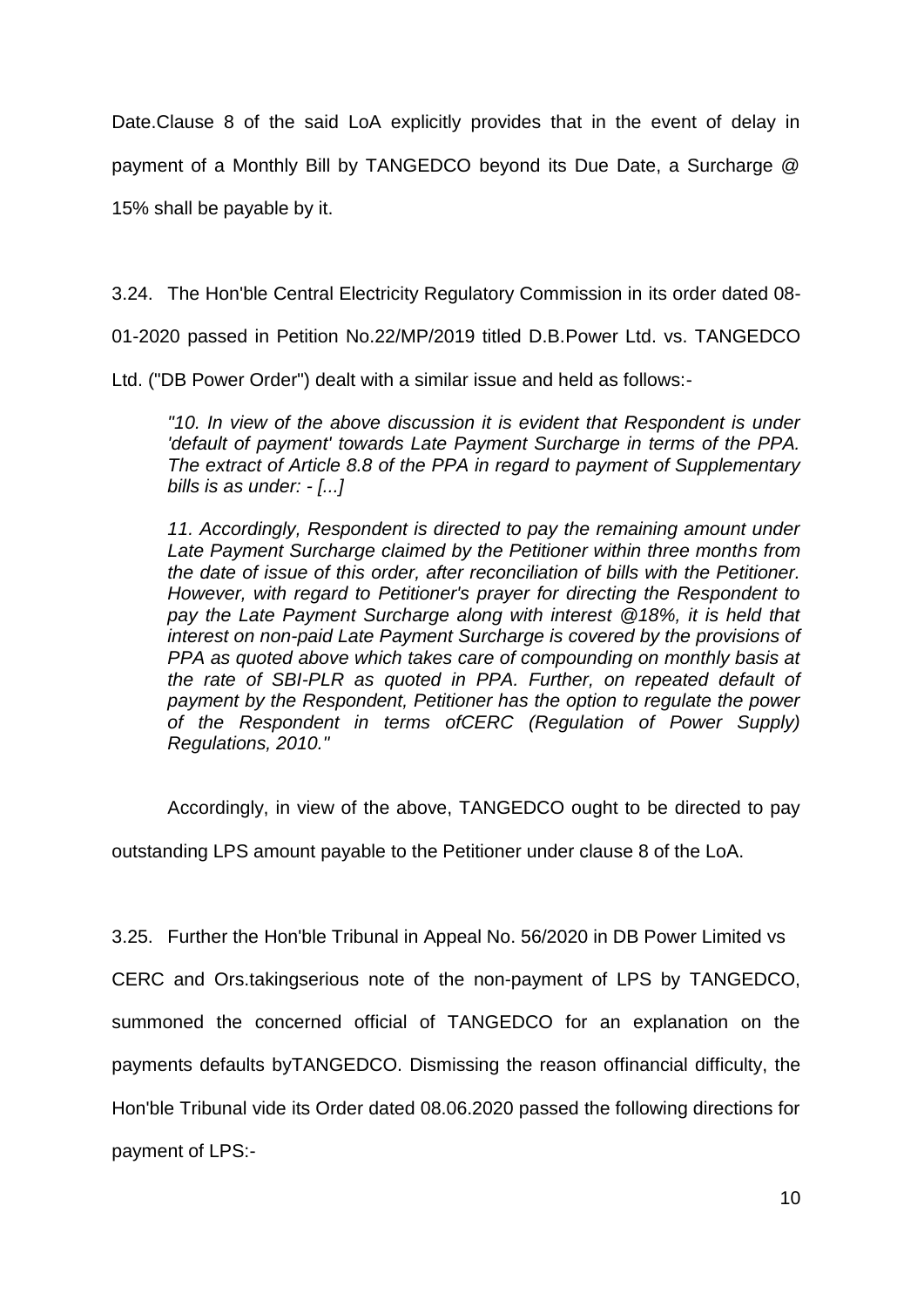*"We are not impressed with the only plea of financial crunch or the request for TANGEDCO to be given some time to raise loan for paying up to the Appellant Given the huge arrears that have accumulated and the delay which has occurred causing distress, in turn, to the Appellant as well, we direct the Respondent TANGEDCO shall presently pay 50% of the abovementioned liability towards late payment surcharge in two equal parts, first part to be paid within a week of today and the second part to be paid within the week following that* 

*.........*

*We would expect our order to be scrupulously abided by the Respondent TANGEDCO with no provision for coming up for any modification of the timelines ......"* 

3.26. In terms of clause 8 of the LoA, payment of LPS by TANGEDCO is mandatory. Further, on 29.07.2018, the High-Level Empowered Committee ("HLEC") headed by Cabinet Secretary was set up to resolve the issues related to Stressed Thermal Power Projects with specified Terms of Reference.

# 3.27. On 12.11.2018, the HLEC, submitted its detailed report inter-alia recommending that:-

*''(. .. }It has also been pointed out that frequently the DlSCOMs insist that generators should forgo the LPS on the delayed payments, despite its mention in the signed PPA. This again adversely affects the viability of generators and their ability to meet its obligation to service the debt and other operating expenses. Therefore, the Committee recommends that Ministry of Power may engage with the Regulators to ensure that LPS is mandatorily paid in the event of delay in payment by the DISCOMs."*

3.28. Thereafter, the Central Government recommended the constitution of a Group of Ministers ("GOM") headed by the Finance Minister, Road Transport Minister, Minister of Commerce, Minster of Oil, Minister of Railways and the Minister of Power to examine the specific recommendations of HLEC which was constituted to address the issue of stressed power projects and forwardtheir comments for consideration by the Cabinet. The GOM submitted its report to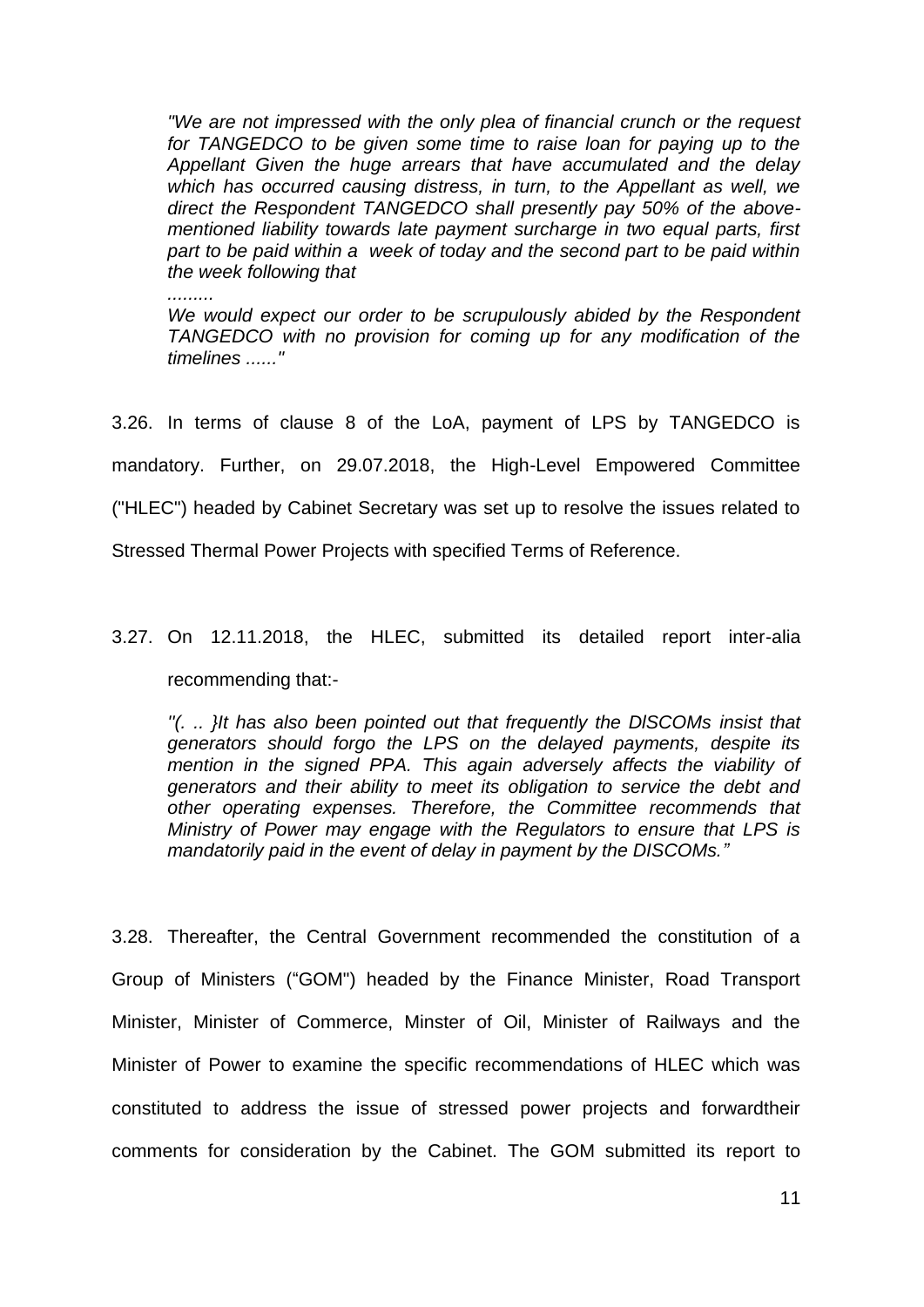CCEA.

3.29. On 07.03.2019, the Cabinet Committee on Economic Affairs ("CCEA") approved certain recommendations of GOM mainly relating to:

- "(a) grant of linkage coalfor short-term PPA,
- (b) allowed existing coal linkage to be used in case of termination of PPAs due to payment default by DISCOMs,
- (c) procurement of bulk power by a nodal agency against pre-declared linkages,
- (d) Central/State Gencos may act as an aggregator of power, increase in quantity of coal for special forward e-auction for power sector,
- (e) Coal linkage auctions to be held at regular intervals, non-lapsing ofshortsupplies of coal, ACQ to be determined based on efficiency,
- (f) payment of Late Payment Surcharge (LPS) made mandatory,
- (g) non-cancellation of PPA/FSA/LTOA post NCLT scenario and
- (h) non-cancellation of PPA for non-compliance of COD."

3.30. On 08.03.2019, the MoP issued notification approving recommendations of theGoM constituted to examine the specific recommendations of the HLEC constituted to address the issues of Stressed Thermal Power Projects. It is noteworthy that the recommendation that payment of LPS be made mandatory was approved.

3.31. Notwithstanding and without prejudice to the above, The Hon'ble Supreme Court of India in Uttar Haryana BijliVitran Ltd. &Anr. vs. Adani Power Ltd. &Ors. reported in (2019) 5 SCC 325, observed that carrying cost is payable in terms of restitution principle and the same is to be paid on the same basis as provided for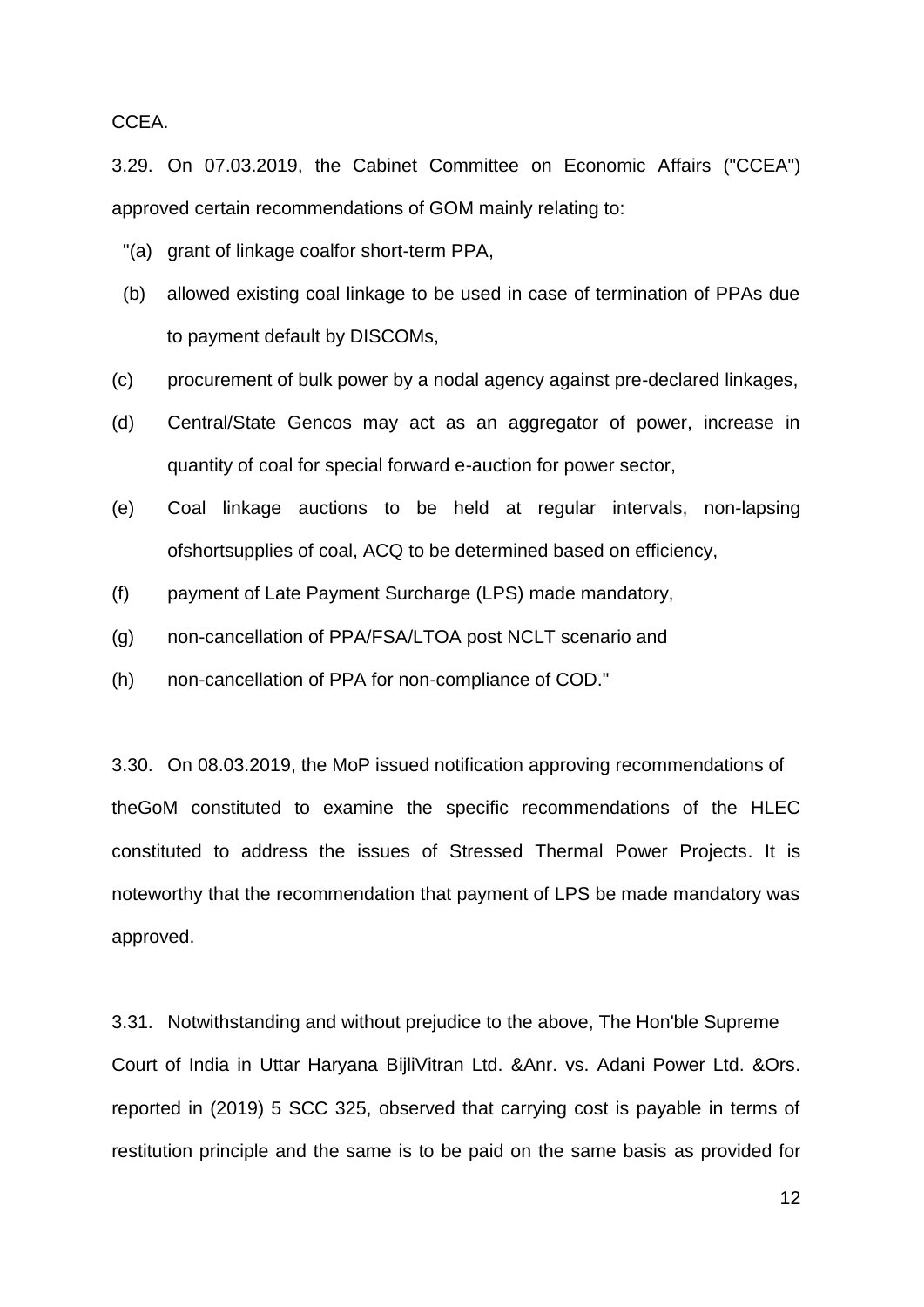other dues in the PPA.

3.32. It is a trite principle of law that carrying cost is the compensation for time value of money or the monies denied at the appropriate time and paid after a lapse oftime. In Reliance Infrastructure Limited v. Maharashtra Electricity Regulatory Commission reported in [2012J APTEL 153, it was held that utility is entitled to carrying cost on his claim of legitimate expenditure in circumstances where claim is not approved within a reasonable time. Likewise, the demand of LPS by the Petitioner is equitable as the same is being claimed because of delay of TANGEDCO in making timely payment.

3.33. The principle of recovery of cost of funding is an established philosophy of regulatory jurisprudence as Interest on delayed payment/carrying cost. It has been held by the Hon'ble Supreme Court that if a person is deprived of the use of money to which he is legitimately entitled to, has a right to be compensated for the deprivation, and the said person is required to be reinstated or restituted to the same economic position as if such delay in making the payment, has not occurred, hence, the sacrosance of LPS. For doing complete justice between the parties, such power has always been inferred. Reference may be made of the observations made in Secy, Irrigation Department, Govt. of Orissa Vs. GC Roy, reported in (1992) 1 SCC 508 (CB) and Board of Trustees for the Port of Calcutta Vs. Engineers-De-Space-Age reported in (1996) 1 SCC 516.

3.34. In view of the above, the following stands established: -

(a) Petitioner has raised Bills in terms of the LoA so executed;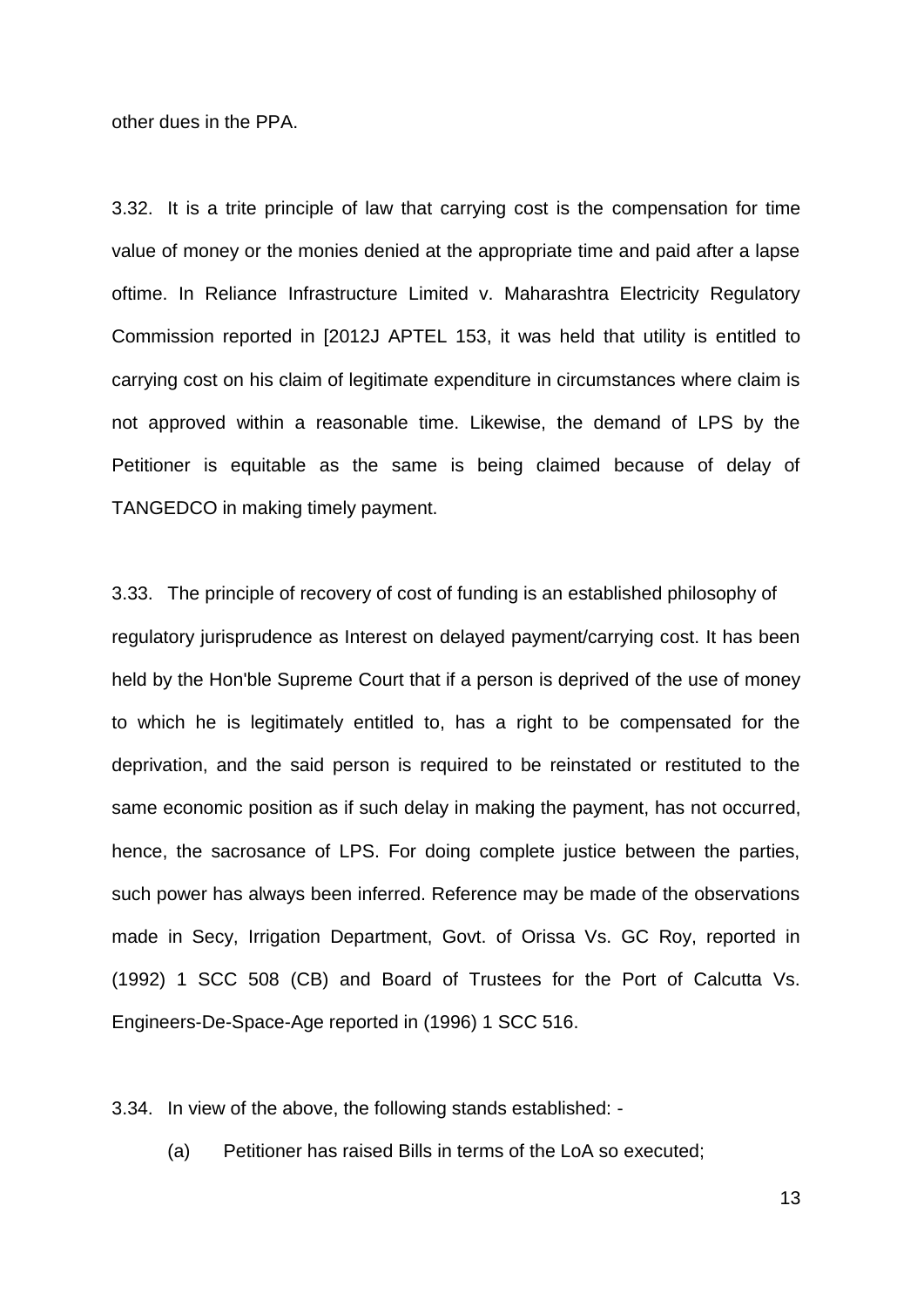(b) TANGEDCO has neither challenged nor disputed the said Bills till date; and

( c) Payment of LPS is mandatory.

3.35. The failure to make payment towards LPS under the contractual terms of the LOA by TANGEDCO, has given rise to the cause of action for preferring the present petition before the Commission. The dispute is between the Petitioner and the Respondent, TANGEDCO, who are licensees, and the cause of action has arisen within the territorial limit of the Commission. Therefore, the present dispute is a dispute under Section 86(1) (f) of the Act, hence, liable to be adjudicated by the Commission and accordingly, TANGEDCO ought to be directed to pay the outstanding amount of LPS payable to the Petitioner.

3.36. There is a prima facie case in favour of the Petitioner and its claim. The relief sought hereunder are clearly undisputedly ensuing out of the underlying transaction between the Petitioner and the Respondent, TANGEDCO. Unless the prayers made hereunder are allowed in favour of the Petitioner, the Petitioner shall be subjected to irreparable loss and injury including but not limited to the financial hardship that the Petitioner had been subjected to.

3.37. The present petition is made bona fide and in the interest of justice. The Petitioner has not filed any other similar petition before any other Court. Tribunal, Commission or Forum.

3.38. The Petitioner reserves its right to amend, modify, add any pleadings if the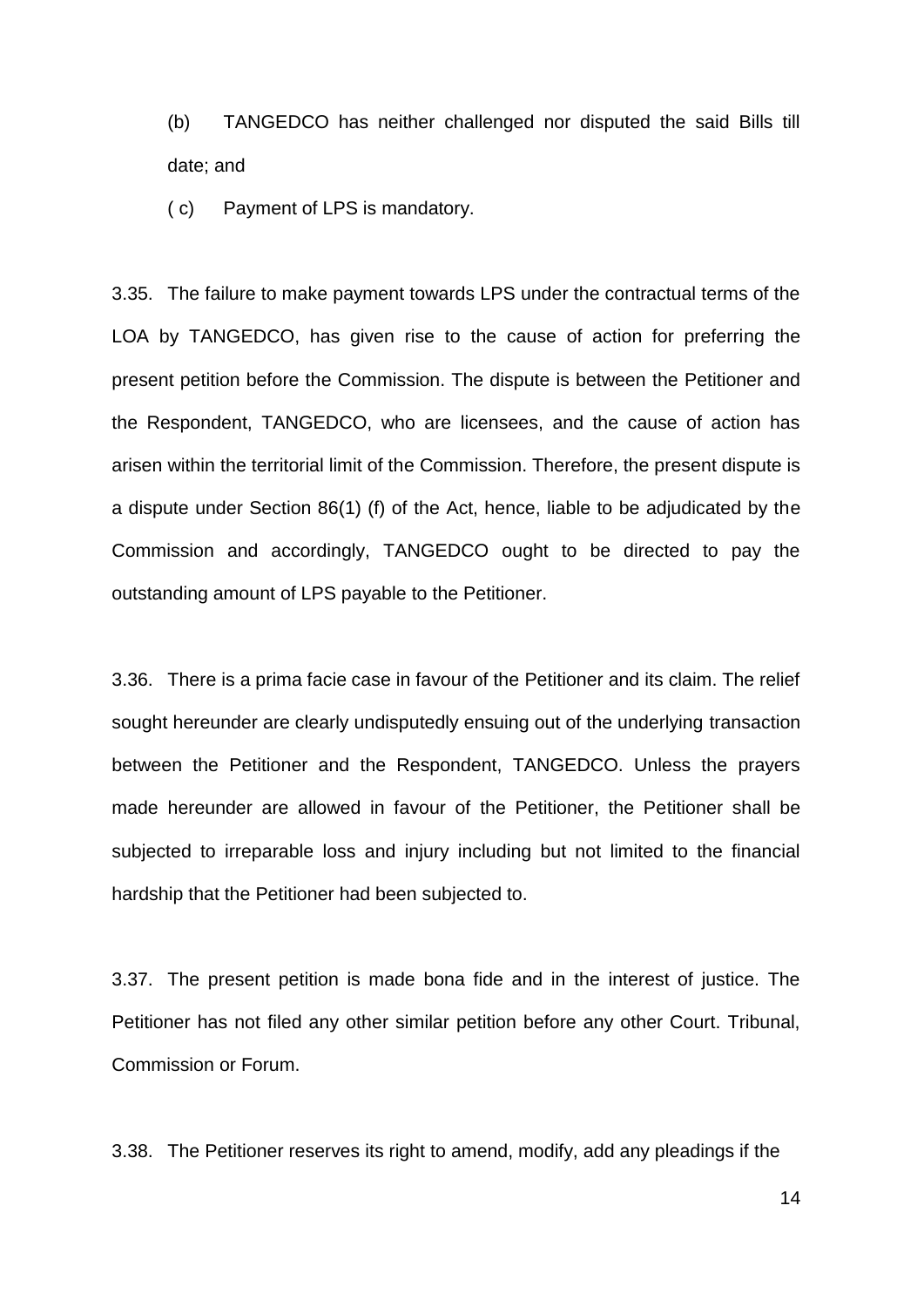situation so requires and subject to the permission of the Commission.

3.39. The Petitioner has paid an amount to the tune of Rs.3,13,000/- (RupeesThree Lakh Thirteen Thousand Only) as court fees vide UTR No. ICICR22021123000011259 on December 30, 2021 in the name of the Secretary to the Commission.

#### **4. Findings of the Commission:-**

4.1 This petition has been filed to direct the TANGEDCO to pay the outstanding LPS amount payable to petitioner of Rs.3,12,19,097/- (Rupees Three Crore Twelve Lakh Nineteen Thousand and Ninety Seven only) for the delay in payment of Monthly Bills / Invoices raised by the petitioner and to direct TANGEDCO to pay Late Payment Surcharge pendent lite till actual payment of bills and Late Payment **Surcharge** 

4.2. In the hearing held on 08-02-2022, 15-02-2022 and 22-02-2022, the counsel for both sides appeared and the counsel for TANGEDCO sought one week time to file counter.

4.3. When the matter came up for hearing on 19-01-2022, it was adjourned to 08-02-2020 for filing counter. Again when the matter came up on 15-08-2022, it was adjourned to 15-02-2022 for counter. Again when the matter came up on 15-02-2022, it was adjourned to 22-02-2022 for counter with a clear direction that the matter was adjourned as a last chance for counter filing and the orders would be reserved.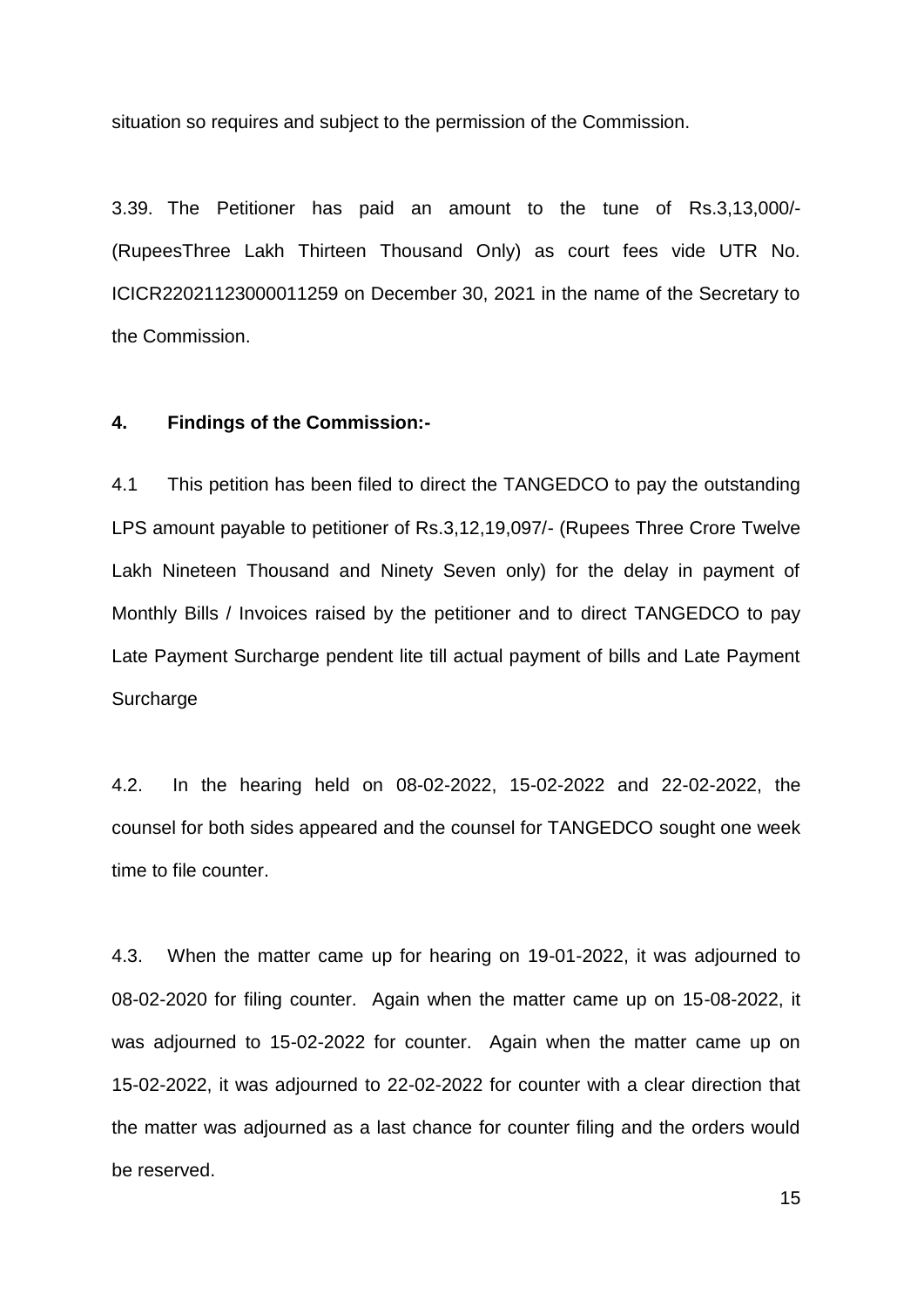4.4. Inspite of the same counter was not filed on 22-02-2022. During the hearing held on 22-02-2022, the counsel for the petitioner prayed to reserve the order as the TANGEDCO did not file the counter till then. Having considered the submission of the counsel for the petitioner and the failure of TANGEDCO to file counter in time we find that TANGEDCO has nothing to say on the claim and orders are to be passed on the basis of available records. Coming to the entitlement of LPS, law is settled on the point that interest is payable on delayed payment and the respondent has to pay interest as per the contractual rate or as per the orders of the Commission, as the case may be. In this connection, the provisions of Tariff Order No.1 of 2009 dated 20-03-2009 issued by the Commission would be relevant:-

"*8.11.1. When a wind generator sells power to the distribution licensee, the generator shall raise a bill every month for the net energy sold after deducting the charges for startup power and reactive power. The distribution licensee shall make payment to the generator within 30 days of receipt of the bill. Any delayed payment beyond 30 days is liable for interest at the rate of 1% per month."*

4.5. The Hon'ble APTEL, has also in its order dated 17-04-2012 in Appeal No.11 of 2012 has upheld the payment of interest on delayed payment to the wind energy generators and this order has also been upheld by the Hon'ble Supreme Court in CFC Vs. NarasinghadasAgarwal in Review Petition (Civil) No. 1606 of 2018 in Appeal No. 5465 of 2014 dated 16-08-2018.